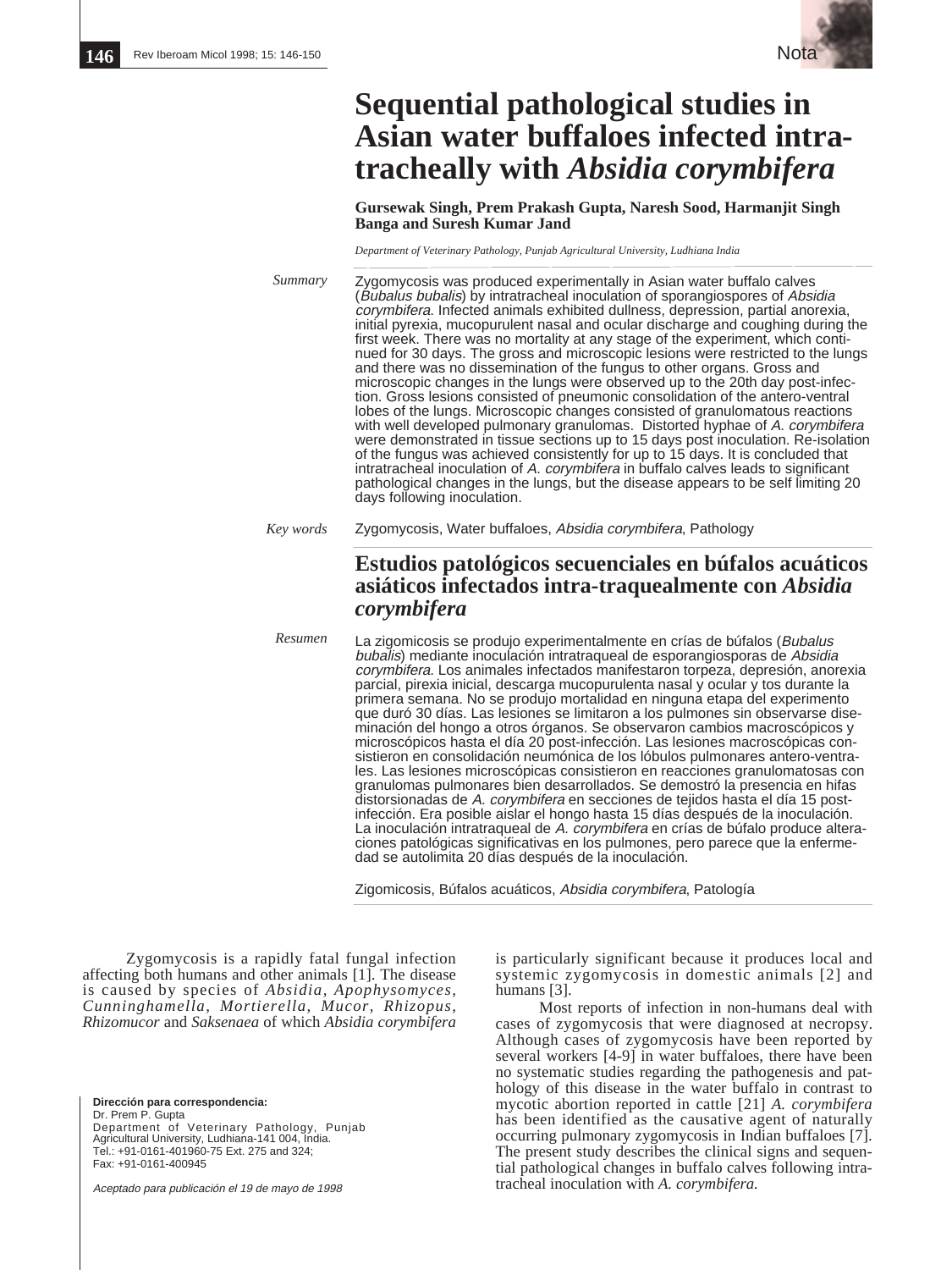### **MATERIAL AND METHODS**

*Experimental animals.* Twenty four male asian water buffalo calves (*Bubalus bubalis*) 4-6 months old, weighing 60-70 Kg, were kept under observation in thoroughly cleaned rooms for 15 days prior to starting the experiments. Food and water were given ad libitum The animals were immunologically normal and were not immunosuppressed.

*Fungus strain and preparation of inoculum*. A strain of *A. corymbifera* (MTCC no. 379) obtained from the Institute of Microbial Technology, Chandigarh, India, was used. The isolate was grown on Sabouraud glucose agar (SGA) containing 0.3% chloramphenicol. After incubation for 3-4 days at 37°C, the growth was flushed with sterile phosphate buffered saline (PBS, pH 7.4) containing 0.05% Tween-80. The sporangiospore suspension was shaken for 2 h on a mechanical shaker and its sporangiospore concentration was determined and adjusted to  $4x10<sup>s</sup>$ sporangiospores/ml using a haemocytometer .

*Design of experiment.* After two weeks of rearing the animals in an animal house, the animals were randomly divided into two groups consisting of 16 animals to be infected and eight controls. Each animal in the infected group was inoculated intratracheally with 10 ml of a 3-4 day-old culture of *A. corymbifera* containing  $4x10^8$  sporangiospores/ml. The animals in the control group were similarly inoculated with 10 ml of sterile PBS containing 0.05% Tween-80.

The animals in the two groups were kept in separate rooms. The control animals were always attended, fed and watered before handling the infected animals or contaminated material. The animals in both the groups were closely observed daily for clinical signs of disease.

The experiments were continued for 30 days and two randomly selected animals from the infected group and one animal from the control group were killed at 1, 3, 5, 7, 10, 15, 20, and 30 days post infection (DPI). They were subjected to a comprehensive post-mortem examination. Gross changes, if any, were recorded and portions of different organs were obtained and fixed in 10% buffered formal saline for histopathological study. Paraffin sections, 5 µm thick, were cut and stained with haematoxylin and eosin (H&E). For demonstration of fungi in tissue, sections were stained with the periodic acid Schiff (PAS), Grocott's methenamine silver nitrate (GMS) and combined GMS-HE stains [10].

*Re-isolation of fungus*. Re-isolation of *A. corymbifera* was attempted from lung tissue cultured on SGA slants incubated at 37°C for 48 h to 7 days.

## **RESULTS**

*Clinical signs.* Infected buffalo calves developed dullness, depression, partial anorexia and initial pyrexia along with mucopurulent nasal and ocular discharge, and coughing during the first week. However, there was no mortality. The control animals did not show clinical signs.

*Gross lesions*. The gross lesions were mainly confined to the lungs. The animals sacrificed on DPI-1 and 3 showed patchy areas of moderate to severe red hepatization in all the lobes of the right lung. Cut surfaces of the lungs revealed pin point white foci. On DPI-5, lesions in the lungs were more extensive and severe. The entire apical, cardiac and intermediate lobes and anterior parts of the diaphragmatic lobes of the right lung were hepatized and showed pneumonic consolidation (Figure 1) and by 7DPI, firm nodules about 5 mm in size were palpated in



Figure 1. Lungs (DPI-5). Pneumonic consolidation of antero-ventral lobes.

the pneumonic portion of the lungs. The cut surfaces of the pneumonic lungs showed pin head sized white foci and mucopurulent exudate in the bronchi and bronchioles. On DPI-10,15 and 20, the extent and severity of the lesions in the lungs reduced and there were only patchy areas of consolidation. On DPI-30, the lungs, were almost normal grossly except for fibrinous adhesions between the pulmonary and costal pleura and pericardium. The tracheal, bronchial, and mediastinal lymph nodes were enlarged from DPI-5 to 30, in all the infected animals. There were no substantial variation between the two animals studied at each time interval. No significant gross lesions in lungs, associated lymph nodes and other visceral organs were seen in the control animals.

*Histopathology.* Histopathological changes were primarily seen in the lungs. The sequence of microscopic changes in buffalo calves were: On DPI-1, lungs showed acute interstitial pneumonia with marked congestion, infiltration of mononuclear cells in interalveolar septa leading to thickening along with perivascular lymphocytic cuffing. The lumina of the bronchioles were filled with purulent exudate containing sporangiospores and hyphae of *A.*



Figure 2. Lung (DPI-1). Hyphae and spores of Absidia corymbifera along with purulent exudate in the lumen of a small bronchiole. GMS-H&E, X 300.

*corymbifera* (Figure 2). In places, hyphae were seen penetrating through the wall of the bronchioles into the parenchyma, forming early pyogranulomas consisting of neutrophils surrounded by a few macrophages (Figures 3 and 4). In many places, the hyphae were seen entering the wall of blood vessels from the parenchyma, leading to mycotic thrombosis and perivasculitis (Figure 5). On DPI-3, the interstitial pneumonia became more severe with increased numbers of mono-nuclear cells in the interalveolar septae, presence of perivascular and peribronchiolar lymphocytic cuffing and formation of lymphoid aggregates in the parenchyma. Pyogranulomas in the pulmonary parenchyma were also bigger and contained an increased number of longer hyphae than seen at DPI-1 (Figure 6). In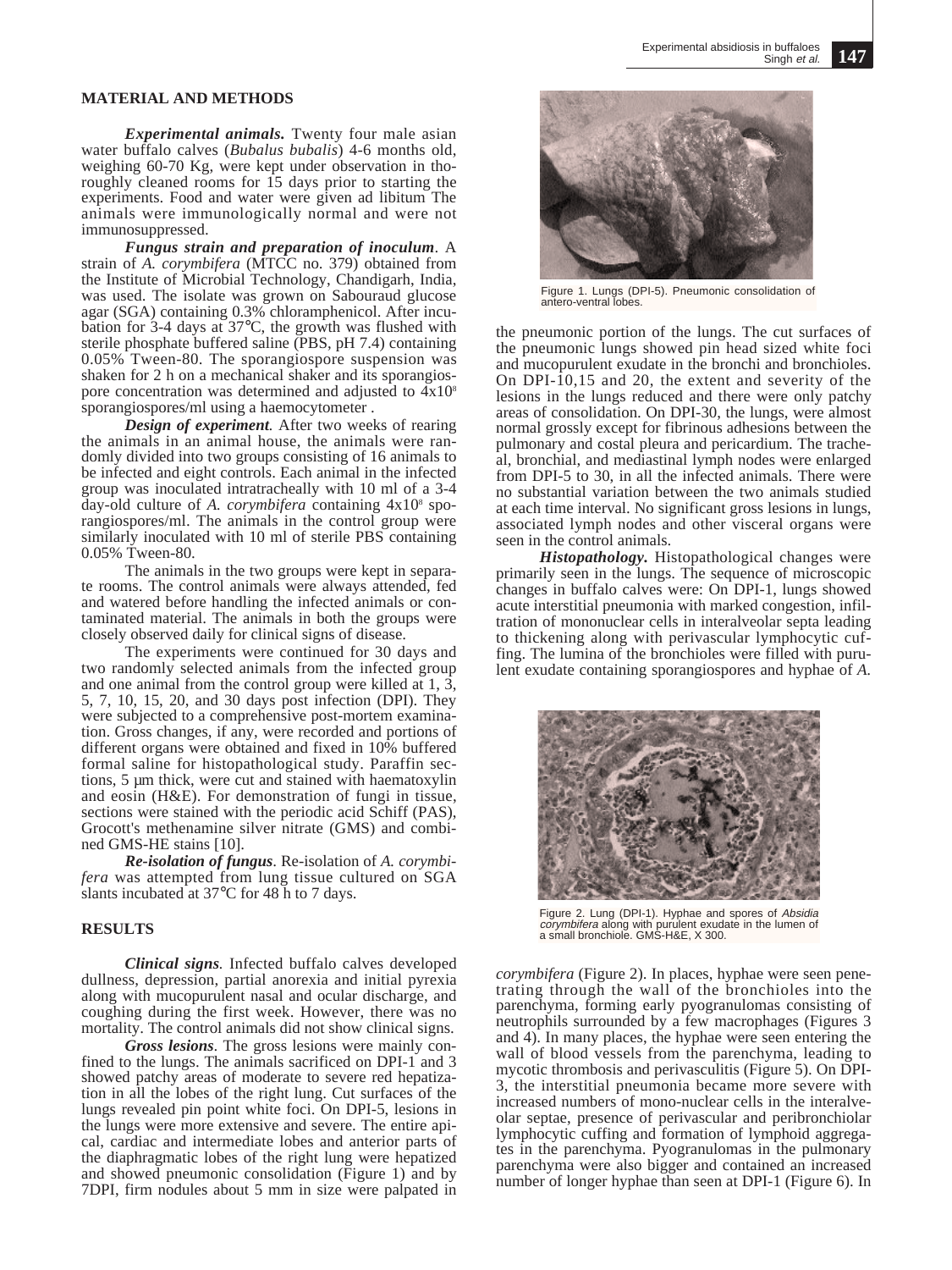**148** Rev Iberoam Micol 1998; 15: 146-150



Figure 3. Lung (DPI-1). Fungal hyphae extending from the lumen of the bronchiole into the adjoining parenchyma. GMS-H&E, X 300.



Figure 4. Lung (DPl-1). Fungal hyphae surrounded by early pyogranuloma. G.M.S.-H&E, X 300.



Figure 5. Lung (DPl-l). Mycotic thrombosis (T), vasculitis (V) and purulent brochiolitis (B) along with fungal hyphae in the lumen of a bronchiole. GMS-H&F, X 150.



Figure 6. Lung (DPI-3). Large pyogranuluma in the parenchyma with increased number of long hyphae. GMS-H&E, X 150.



Figure 7. Lung (DPI-3). Giant cell granulomas, showing phagocytized digested fungal particles in the giant cells (arrow). GMS-H&E, X 300.

places, some giant cells also contained phagocytized digested remnants of hyphae (Figure 7) and distorted hyphae. On DPI-5, the lungs showed a severe granulomatous pneumonia with a marked increase in macrophages and foreign body giant cells. On DPI-7, the changes in the lungs were, by and large, similar to those seen on DPI-5 but the granulomatous inflammation was also more severe. There was chronic pleuritis with proliferation of fibrous tissue and infiltration of lymphomononuclear cells. The fungus was observed less frequently than that at DPI-5 and distorted fungal hyphae were seen phagocytized by foreign body giant cells, particularly in the bronchioles. On DPI-10, the lung parenchyma showed resolution. Giant cell granulomas and fungus were not seen in the lung parenchyma. Bronchioles showed severe chronic granulomatous bronchiolitis characterized by giant cell granulomas containing distorted phagocytized hyphae occluding their lumina. The bronchiolar wall had

fibrosis and marked peribronchiolar lymphocytic cuffing. On DPI-15, changes in the lungs were similar to those seen on DPI-10, but occasional granulomas consisting of caseous necrosis in the center surrounded by neutrophils, macrophages, foreign body giant cells and lymphocytes and fibrous tissue capsule encircling such granulomas were seen (Figures 8 and 9). Cross sections of distorted hyphae were also detected occasionally in the centers (Figure 9). Some bronchioles showed marked hyperplasia of epithelium leading to the obliteration of their lumina. On DPI-20, besides, occasional pyogranulomas in the lung (Figure 10), lung parenchyma showed resolution with only occasional lymphoid nodule around a few bronchioles. On DPI-30, the lungs revealed nearly complete resolution. Granulomas and fungus were not seen. The mediastinal lymph nodes showed reactive lymphadenitis characterized by infiltration of neutrophils and lymphoid cell hyperplasia and the presence of digested fungal mate-



Figure 8. Lung (DPI-15) Large chronic pyogranuloma. GMS-H&E, X 75.



Figure 9. Higher magnification of Figure 8 showing cross sections of distorted fungal hyphae (arrow) phagocytized by giant cells. GMS-H&E, X 150.



Figure 10. Lung (DPI-20). Chronic pyogranuloma encircled by severe infiltration of Iymphocytes and fibrous tissue capsule. GMS-H&E, X 75.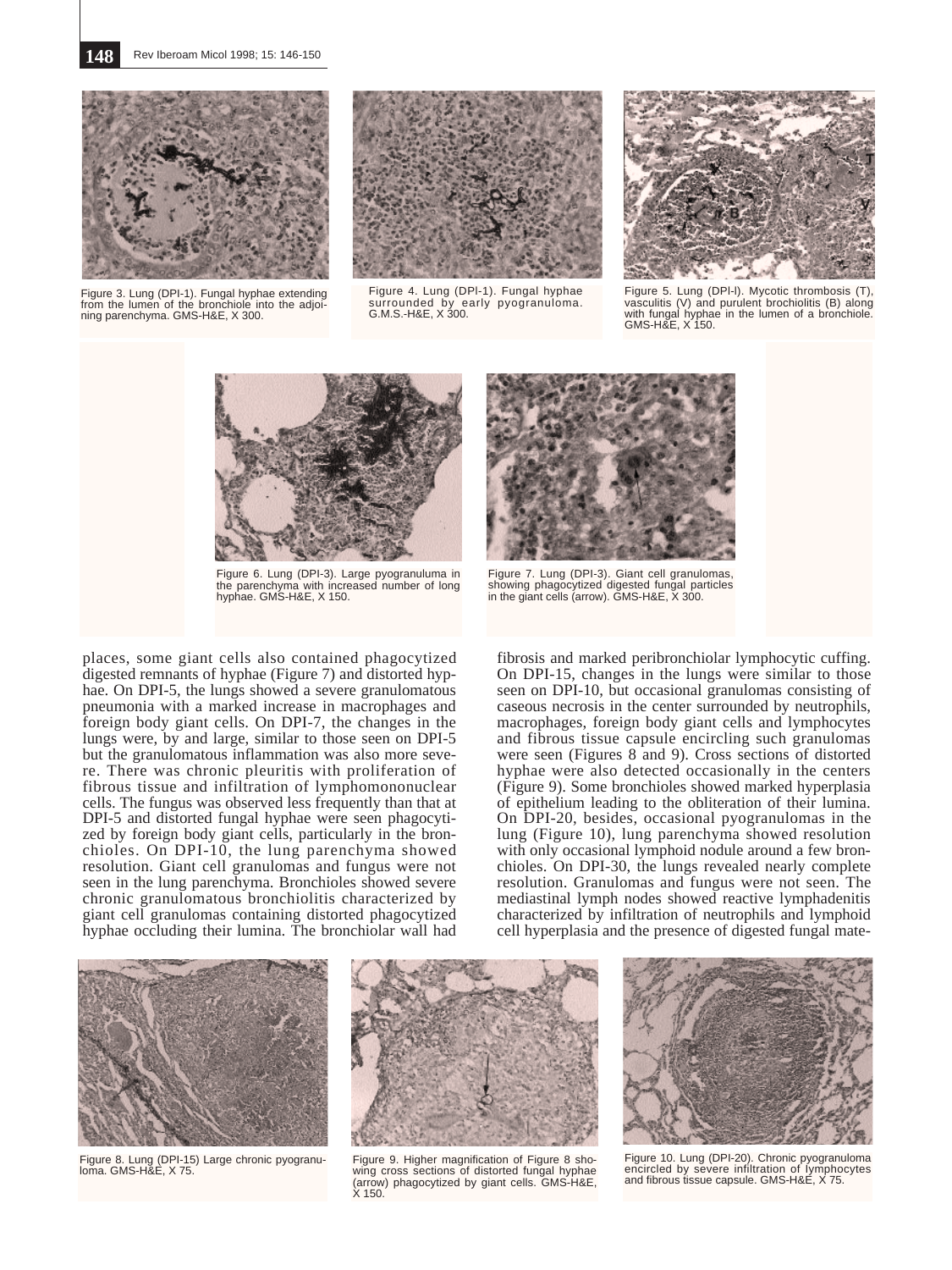rial in the macrophages.

The brain revealed mild lymphocytic meningitis besides there was also congestion, perivascular edema and hemorrhages, neuronal degeneration and necrosis of neurons. In many places, mild spongiosis, gliosis resulting in glia nodules formation (Figure 11) and marked



Figure 11. Brain (DPI-5). Cerebrum revealing glia nodule formation in the neuropil. GMS-H&E, X 150.



Figure 12. Brain (DPI-20). Severe perivascular lymphocytic cuffing in the cerebrum. GMS-H&E, X 150.



Figure 13. Kidney (DPI-5). Vacuolar degeneration in the tubular epithelium of the kidney. GMS-H&E, X 150.

perivascular lymphocytic cuffing was also seen by 20-  $DPI$  (Figure 12).

The kidneys revealed nephrotic changes characterized by vacuolar (Figure 13) and granular degeneration of the tubular epithelial cells. In places, chronic periglomerolitis characterized by atrophy of glomeruli, marked thickening of Bowman's capsule, mild fibrosis and infiltration of chronic inflammatory cells around the glomeruli were also recorded.

The liver showed congestion, hepatosis with mild centrolobular fatty change, bile duct hyperplasia and foci of necrosis infiltrated with neutrophils.

The myocardium showed vacuolar degeneration of myocardial cells and mild lymphocytic myocarditis. There was also degeneration of Purkinje fibers and fibroelastic thickening of the endocardium.

There was no substantial variation in the histopathological changes between the two animals studied at each time interval. No histopathological lesions were seen in the lungs, associated lymph nodes and other visceral organs of the control animals.

*Re-isolation of fungus*. *A. corymbifera* was consistently re-isolated from lung lesions from days 1 to 15 post-infection. It was not isolated from the lungs of the control animals.

### **DISCUSSION**

The clinical signs observed after intratracheal inoculation of buffalo calves with the sporangiospores of *A. corymbifera* were similar to those recorded in naturally occurring zygomycosis in sheep and goats [11,12].

The gross mycotic lesions were observed only in the lungs and not in other organs. The reason for the other organs not being significantly affected might be due to the considerable inhibitory effect of germinating inhibitors and the concentration of the basic proteins present in them [13]. In experimental intratracheal Aspergillus infection in goats also, gross lesions were observed in the lungs only [14,15]. As already mentioned, in our study, the lesions were mainly confined to the anteroventral lobes of the right lung. Similar findings were recorded in experimental aspergillosis in goats [14,15].

Microscopic changes also were seen mainly in the lungs. The congestion and edema, observed initially, are the earliest responses of tissues to infection [16] In addition, the physical irritation by fungal propagates might play a role in invoking the early inflammatory response [17]. Almost similar lesions were recorded by Mandal and Gupta [15] and Sood [14] in early stages of experimental intratracheal aspergillosis in goats. However, these workers did not record the migration of fungal hyphae from the bronchioles into the adjoining parenchyma and pulmonary blood vessels. Blood vessel invasion in natural zygomycosis has been reported in the literature  $[8,11,12,18-21]$ .

The pyogranulomas as observed by us on DPI-3 may be regarded as the hall mark of *A. corymbifera* infection as both the macrophages and neutrophils play their roles in their defense against fungi [22]. Pyogranulomatous inflammation of the lungs have been documented in experimental intratracheal aspergillosis in goats [14,15].

On DPI 5, 7 and 10, there was a severe granulomatous pneumonia with marked increase in the macrophages and foreign body giant cells. Neutrophils were comparatively less in number. The fungal hyphae were distorted. These hyphae and digested fungal material were phagocytized by large foreign body giant cells and alveolar macrophages. The presence of granulomas, composed of macrophages, epitheliod cells, lymphocytes, plasma cells and giant cells have been reported to occur as a part of the allergic response to fungal infections in humans [23-25].

On 15 DPI lesions were markedly reduced and only occasional granulomas were visible containing distorted fungal hyphae in their centers. Some bronchioles showed marked hyperplasia of their epithelium leading to obliteration of their lumina. Bronchiolar hyperplasia, as observed by us on DPI 1-15, has been recorded in naturally occurring zygomycosis in sheep [12] and in experi-